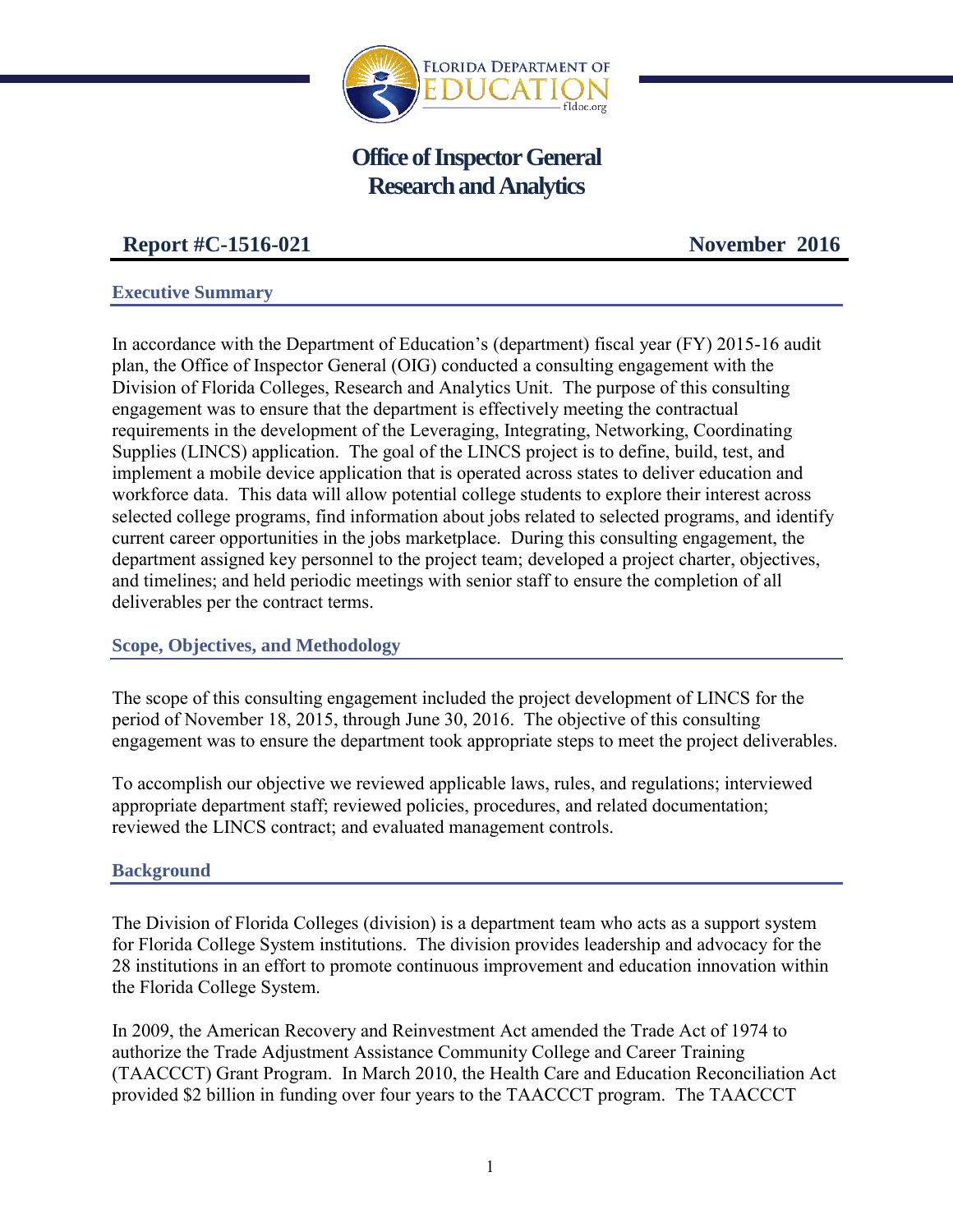grants provide community colleges and other eligible institutions of higher education with funds to expand and improve their ability to deliver education and career training programs that can be completed in two years or less; are suited for workers who are eligible for training under the TAA for Workers program; and prepare program participants for employment in high-wage, high-skill occupations.<sup>1</sup>

In 2014, Broward College used \$500,000 of their federal TAACCCT grant funds to contract with the department for the development of the LINCS application. Per the LINCS statement of work, the project began November 1, 2015, and ends April 28, 2017. The goal of the LINCS project is to define, build, test, and implement a mobile device application that is operated across states to deliver education and workforce data. This data will allow potential college students to explore their interest across selected college programs, find information about jobs related to selected programs, and identify current career opportunities in the jobs marketplace. The target audience is non-traditional students that may be employed while deciding whether to pursue a college education, or graduating high school students that may not prefer a traditional university. The LINCS application will be accessible through a variety of operating systems and devices.

### **Current Activities**

The OIG initiated an audit of the grants program administered by the Division of Florida Colleges, Research and Analytics Unit, as well as interdepartmental interactions for the period of July 1, 2014, through November 30, 2015. During the preliminary information gathering, we determined the selected grants were contracts with Florida colleges and little to no activity had taken place towards completing the deliverables. Due to the inactivity, senior management requested the OIG change the audit to a consulting engagement to add greater value to the program and department.

In order to provide guidance and make recommendations, we met with the Division of Florida Colleges; the Florida College Foundation; the Division of Accountability, Research, and Measurement (ARM); and the Division of Information Technology (IT). We discussed contract progression, the application vision, and project timelines to assess adherence to the contractual deadlines. On May 25, 2016, the division signed a contract with ARM to provide staff to lead the project team. The project manager met with the division to clarify the vision of the mobile application, identify the target audience, and determine the capabilities and functionality of the program.

The LINCS contract included seven milestones and their respective deliverables. The milestones included start up; infrastructure development; the cross state smart-college-choices portal launch; the one-stop resource expansion of cross state smart-college-choices portal; collaboration on portal enhancements; prototype of portal enhancements; and the portal enhancement launch and close out. In addition to the contract milestones and deliverables, the division developed seven project objectives to include:

 $\overline{\phantom{a}}$ 1 https://www.doleta.gov/taaccct/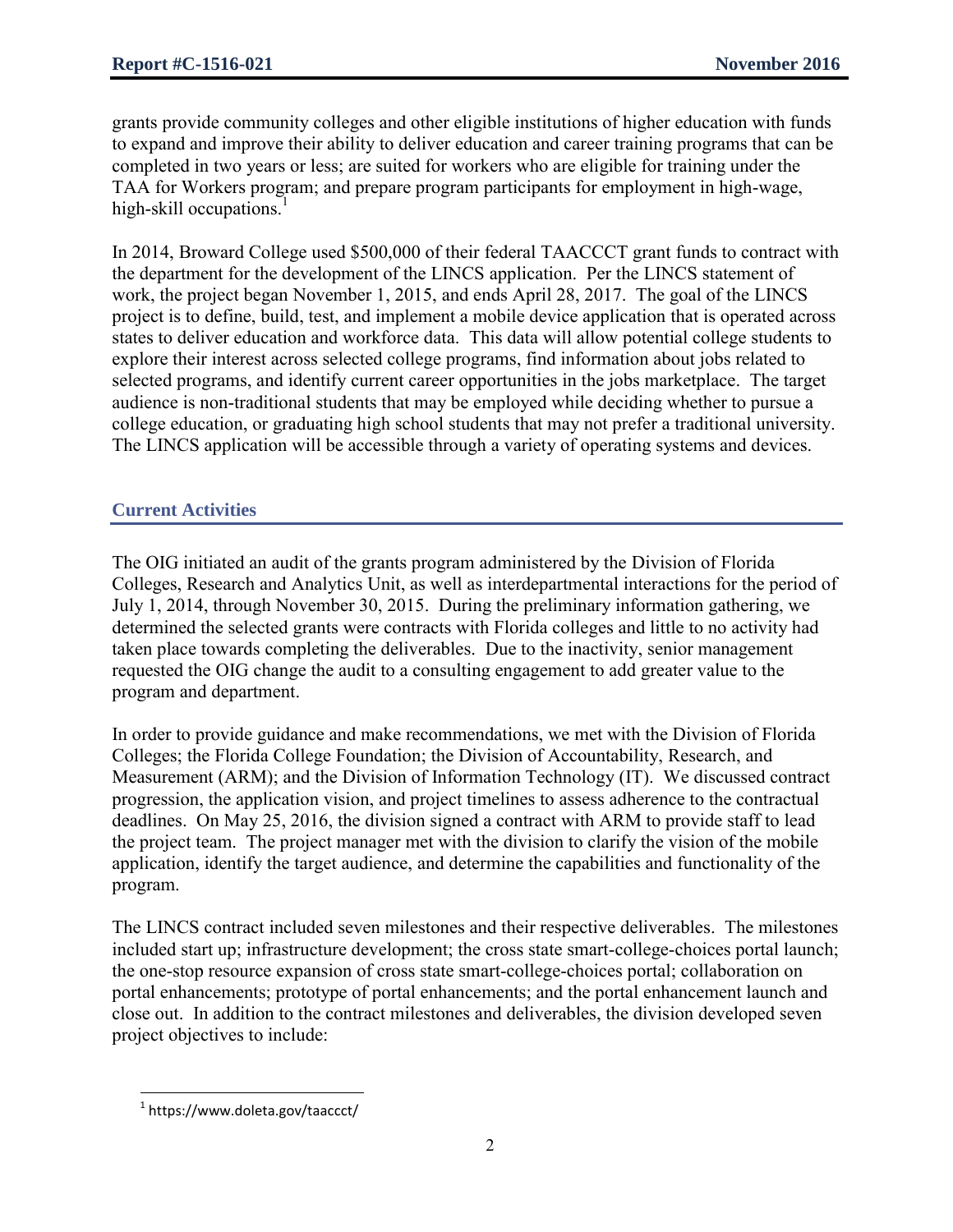- o Identifying required project management and systems development life cycle (SDLC) deliverables;
- o Establishing an internal workgroup and briefing on the LINCS project;
- o Defining functional requirements and developing a functional requirements document (FRD);
- o Identifying, analyzing, and documenting all current and projected data sources and reports required to support LINCS;
- o Drafting an interface data exchange (IDE);
- o Developing operational requirements and documenting concept of operations (CONOPS); and
- o Iterative building and implementing.

We met with the project team monthly to ensure the project remained on schedule and the design and development of the application was progressing. Over the course of the engagement, the project team completed the planning phases and created a project charter.

As of August 31, 2016, the project team had completed five (71%) of the seven project objectives. The completed objectives included defining the project work pattern and SDLC deliverables; establishing the internal integrated project team, customers, stakeholders, and project staff; defining the functional and operational requirements; defining data sources for LINCS; and drafting and distributing the IDE to states. The development of CONOPS is in progress, and the iterative building and implementation is 24% complete. Per the project manager, project outcomes are based on the internal department schedule, which may not directly map to the sequence in the deliverables agreement between the department and Broward College, but results in completion of the project by the contractual due date. The LINCS project is currently on target to be finished by the required completion date of April 28, 2017.

Currently, the mobile application is in development testing which is comprised of unit testing, integration testing, and system testing. Once developmental testing is completed, ARM will perform field testing, utilizing local college and university students, to ensure the system is user friendly and easy to access. The department anticipates beginning the testing phase for the mobile application in October 2016. The department will then perform quality assurance testing, which focuses on requirements for the system, to ensure queries are working properly.

The application will include an interactive feature that allows the user to input their zip code and desired radius (how far they are willing to travel to attend a state college). The application will then run a query identifying all colleges in the preferred area. The user can select the desired colleges and view the programs the colleges offer. In addition to the programs, the user can view the degrees available in the chosen fields, the cost to obtain each specific degree, and the hours required to graduate. The application is intended to be a one stop resource for information and may include links to college websites and information related to occupations, job vacancies, cost of living in geographic regions of the state, types of graduate employment, and earnings data.

The LINCS contract requires the acquisition of data from California, Illinois, New Jersey, Ohio, and Texas to be utilized in the application. The department has been engaged in conversations and webinars with the states listed in the contract to develop and fulfill the deliverables, but does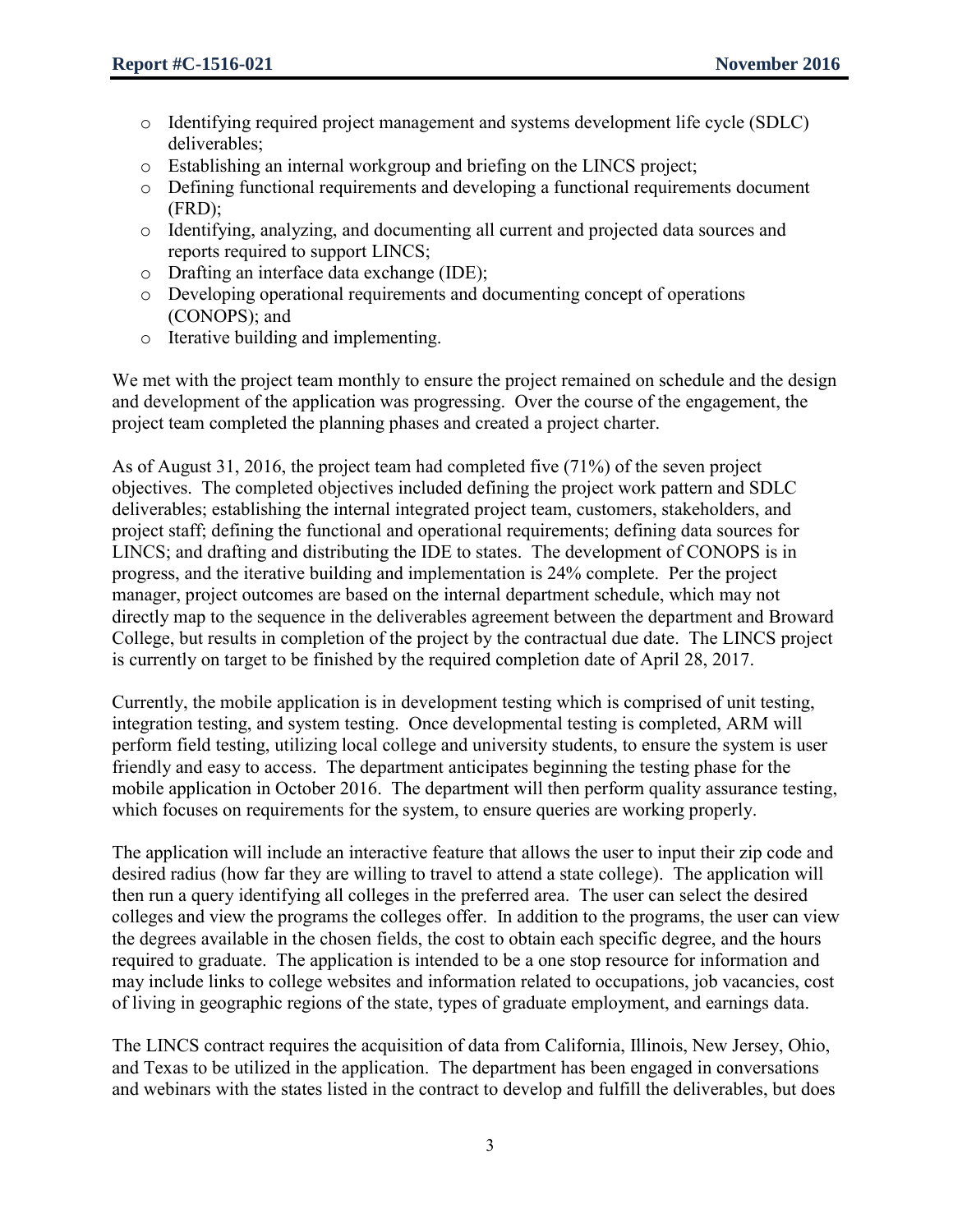not yet have signed agreements. The project team spoke to the Broward project manager, who verbally stated the division is not permitted to substitute any other state for one of the states listed in the contract. In response, the LINCS project sponsor plans to send out official letters to the partnering states in a final attempt to confirm all participants in the project and document the responses or lack thereof.

## **Future Activities**

In 2014, the College of Central Florida used \$199,000 of their federal TAACCCT grant funds to contract with the department for the development of XCEL -IT. The XCEL-IT development project has a begin date of November 1, 2015, and an end date of June 30, 2017. The department has begun the initial process meetings for the XCEL-IT contract.

The project focuses on providing college administrators with outcome and workforce data on graduates. The contract includes five required measures: employment rate of graduates by program; employment retention rate of graduates one year following program completion; the average earnings of graduates one to three years following program completion, by program; annual graduation rate for all students enrolled by a program; and transfer rate/continuing education for all programs. ARM and the division are in the planning phase of this project.

#### **Recommendations**

**We recommend** the department continue to implement the current LINCS project plan in order to meet the target goals and successfully complete the contract deliverables. We also recommend the department document their efforts to fulfill the deliverables, including communication with the Broward project manager.

**We recommend** that the department complete development of a project charter, goals, and objectives for the XCEL-IT contract.

#### **Closing Comments**

The Office of the Inspector General would like to recognize and acknowledge the Division of Florida Colleges, Florida College Foundation, ARM, Division of Information Technology, and staff for their assistance during the course of this audit. Our fieldwork was facilitated by the cooperation and assistance extended by all personnel involved.